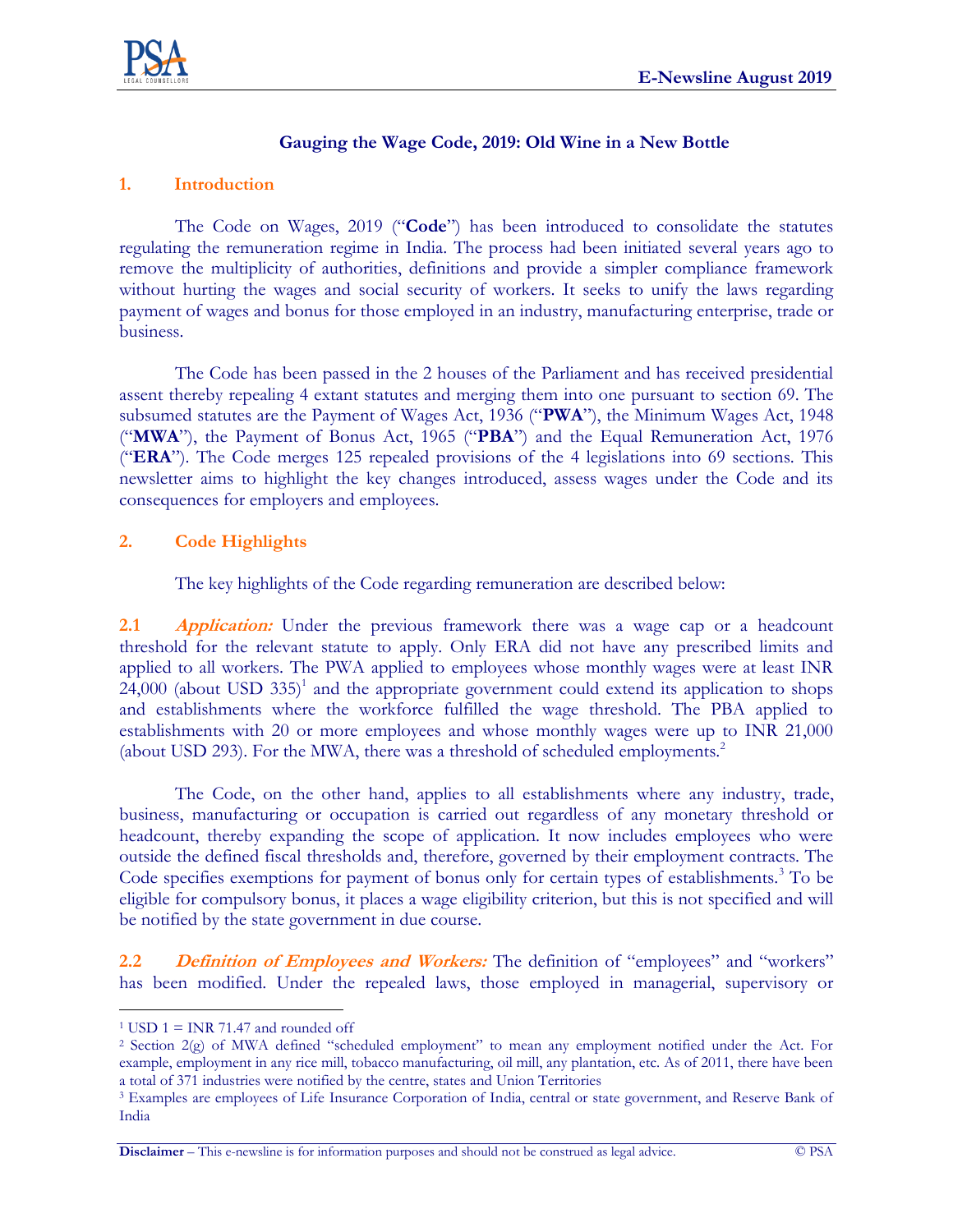

administrative capacity were excluded from the definition of employees. This meant that these employees fell outside the scope of those statues. Section 2(k) of the Code now includes persons working in an administrative, managerial and supervisory capacity as employees, while "workers" under Section 2(z) excludes them. It specifies that for a supervisor to be excluded from the category of "worker", they must earn INR 15,000 (about USD 211) or more. The definition of worker is similar to "workman" under the Industrial Disputes Act, 1947, which just like the Code, excludes supervisors whose monthly earning is INR 10,000 (about USD 140) or more. Effectively, the Code will now apply to managers, supervisors and those performing administrative roles.

**2.3 Inspector-cum-Facilitator:** The preceding wage regime had inspectors for ensuring compliance with various laws. It required them to conduct inspections, searches and make examinations and inquiries at establishments. The Code replaces them with Facilitators-cum-Inspectors ("**Facilitators**"). In addition to the foregoing responsibilities of the erstwhile Inspectors, the Facilitators will be able to conduct web-based inspections and seek information electronically as well. Additionally, they will have the power to inspect establishments within their allocated jurisdiction at random. The process for conducting inspection will be notified by the appropriate government.<sup>4</sup>

**2.4 Consolidation of Registers:** The erstwhile regime mandated maintenance of more than 16 different registers by organizations. Under PWA, it was necessary to maintain for payment of wages, fines, deductions and advances. The MWA required employee details, work performed, muster roll, wages paid and their receipts, leaves and notices exhibited on boards in the establishment had to be maintained. The PBA required registers with computation of allocating surplus and bonus paid to employees. For ERA, details of employees had to be maintained. The Code eliminates the need for multiple registers required under the repealed statutes and, instead, registers will have to be maintained in a single format which will be notified. They will contain details of employees, muster roll, wages, fines, deductions, bonus and leaves.

**2.5 Penalties:** Under MWA, the offences related to non-payment of minimum wages by employers and failure to provide time off during the week. There was a nominal fine up to INR 500 (about USD 7) and imprisonment up to 6 months for the employer.<sup>5</sup> The PWA penalised non-payment of wages within the prescribed time and unauthorized deductions from wages. The penalty for the employer was monetary fine up to INR 7,500 (about USD 105). Like MWA, PBA too imposed both penal and fiscal sanctions i.e., imprisonment up to 6 months or a fine of INR 1,000 (about USD 14) for non-compliance with its provisions. Specifically, there was a fine up to INR 10,000 (about USD 142) and imprisonment up to 1 month for failure to maintain employees' documents. Refusal to furnish documents to an inspector was also an offence punishable with a fine up to INR 500 (about USD 7). Under the Code, multiple types of fines have been imposed on an employer. For example,

- non-payment of prescribed wages is fined up to INR 50,000 (about USD 698);
- an employer who repeats the offence can be penalized with imprisonment up to 3 months or fine up to INR 100,000 (about USD 1,396) or both;
- non-maintenance of records attracts a fine up to INR 10,000 (about USD 140);

 $\overline{a}$ <sup>4</sup> Section 50 and 51 of the Code

<sup>5</sup> Section 2(l) of the Code includes occupier, contractor, manager as "employer" as only a legal person cannot be behind bars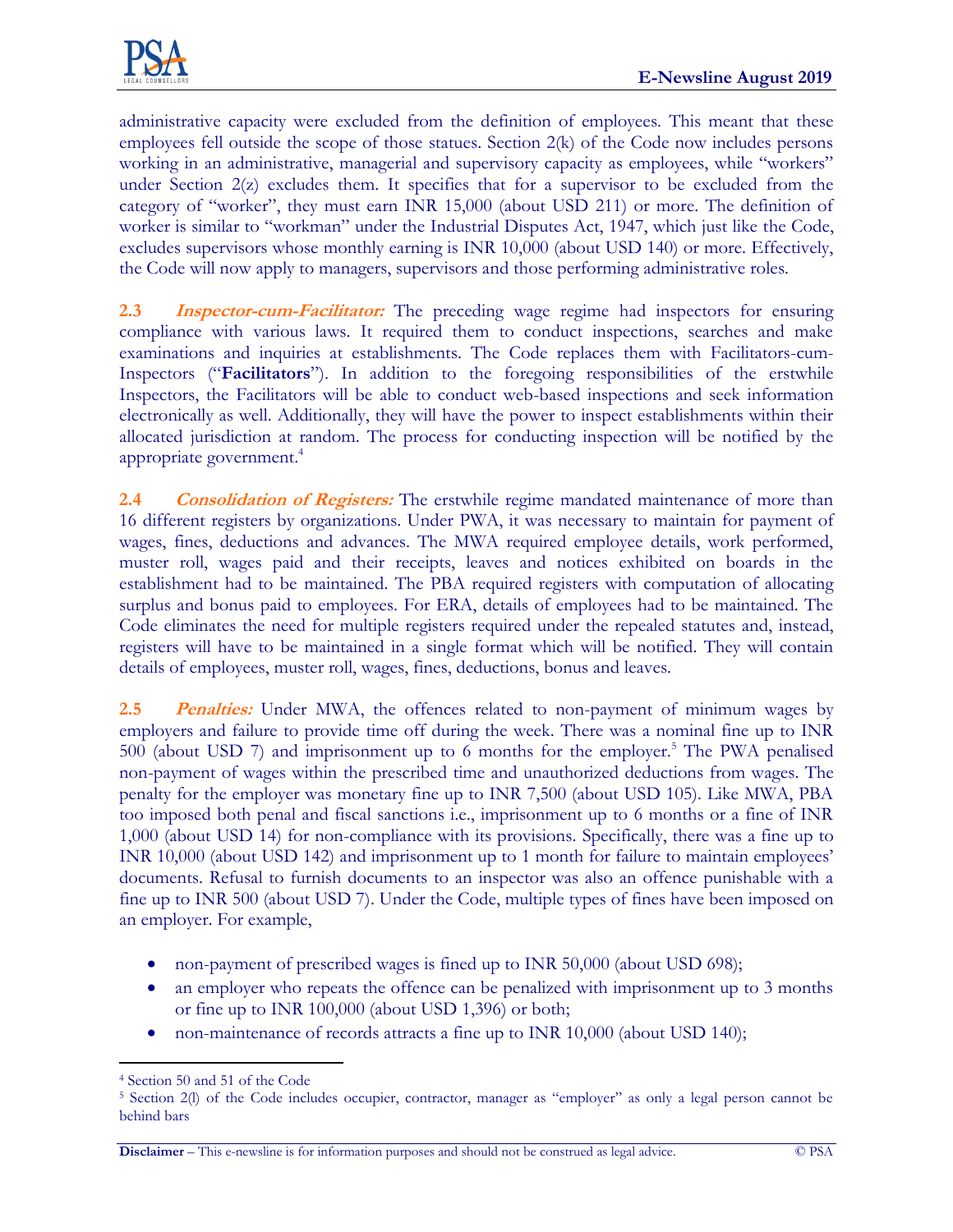

 contravention of any other provision of the Code can be penalized with a fine up to INR 20,000 (about USD 279); a repeat offender can be punished with imprisonment for 1 month or a fine up to INR 40,000 (about USD 563) or both.

Just like the repealed laws, conviction for a previous offense under the Code is a prerequisite for someone to be classified as a "repeat offender." Pursuant to section 54(3), the employer can rectify the contraventions before they are penalised unlike the earlier regime which was silent on this. The Code has also introduced compounding<sup>6</sup> of offences which are punishable with imprisonment. Thus, it has revamped penalties by increasing the amount fined while providing an opportunity to comply with it.

**2.6 Other Notable Changes:** Under the old framework, the limitation period for raising claims varied from 6 months to 2 years. This has been increased to 3 years and has been made uniform for filing claims regarding minimum wages, bonus, equal remuneration and other related matters.<sup>7</sup> The limit has been increased to allow workers a uniform and increased time period for raising claims under the Code. Section 45 sets out a single authority to hear and decide on claims thereby eliminating the multiple authorities under the previous laws. This authority is yet to be named and will be notified in due time.

# **3. Assessment of Wages**

An important highlight of the Code is introduction of a single definition of wages thereby eliminating the multiplicity of definitions, the concept of national floor wage and rationalizing the method and procedure for fixation of minimum wages.

**3.1 Definition:** Each repealed statute contained its own definition of "wage." Under the MWA it was remuneration payable upon fulfilment of employment terms. It excluded any value for accommodation, services or amenities notified by the government, contributions to provident fund, pension and gratuity, travel allowance and special expenses to any employee due to nature of employment. The definitions in the other three statutes were similar to MWA. Additionally, PWA and PBA included award or settlement,<sup>8</sup> overtime, bonus and termination pay. Further, PBA excluded retrenchment compensation and commission payable to an employee.

Under the new framework, section  $2(y)$  defines wages. It includes salary, allowance, or any other component expressed in monetary terms. It excludes 8 components – contributions to provident fund, pension and gratuity, bonus, overtime, travel allowance, special expenses to any employee due to nature of employment and any value for accommodation, services or amenities that may be notified by the government. By dispensing with multiple definitions, employers will have to adhere to a single definition while factoring in components for computation. However, on closer scrutiny, the components approximately tally with the earlier ones and there seems to be no material differential impact but calculation of wages is now unified.

**3.2 Introduction of Floor Wage:** Labour law falls in the concurrent list of the Schedule VII of the Indian Constitution, which means that both centre and state can make laws on it. Currently, state governments set the minimum wage in the respective states. Under section 9 of the Code, the

 $\overline{a}$ 

<sup>6</sup> Compounding is a volitional admission of an offence

<sup>7</sup> Section 45(6) of the Code

<sup>8</sup> This means any remuneration payable by virtue of any award or settlement between parties or order of court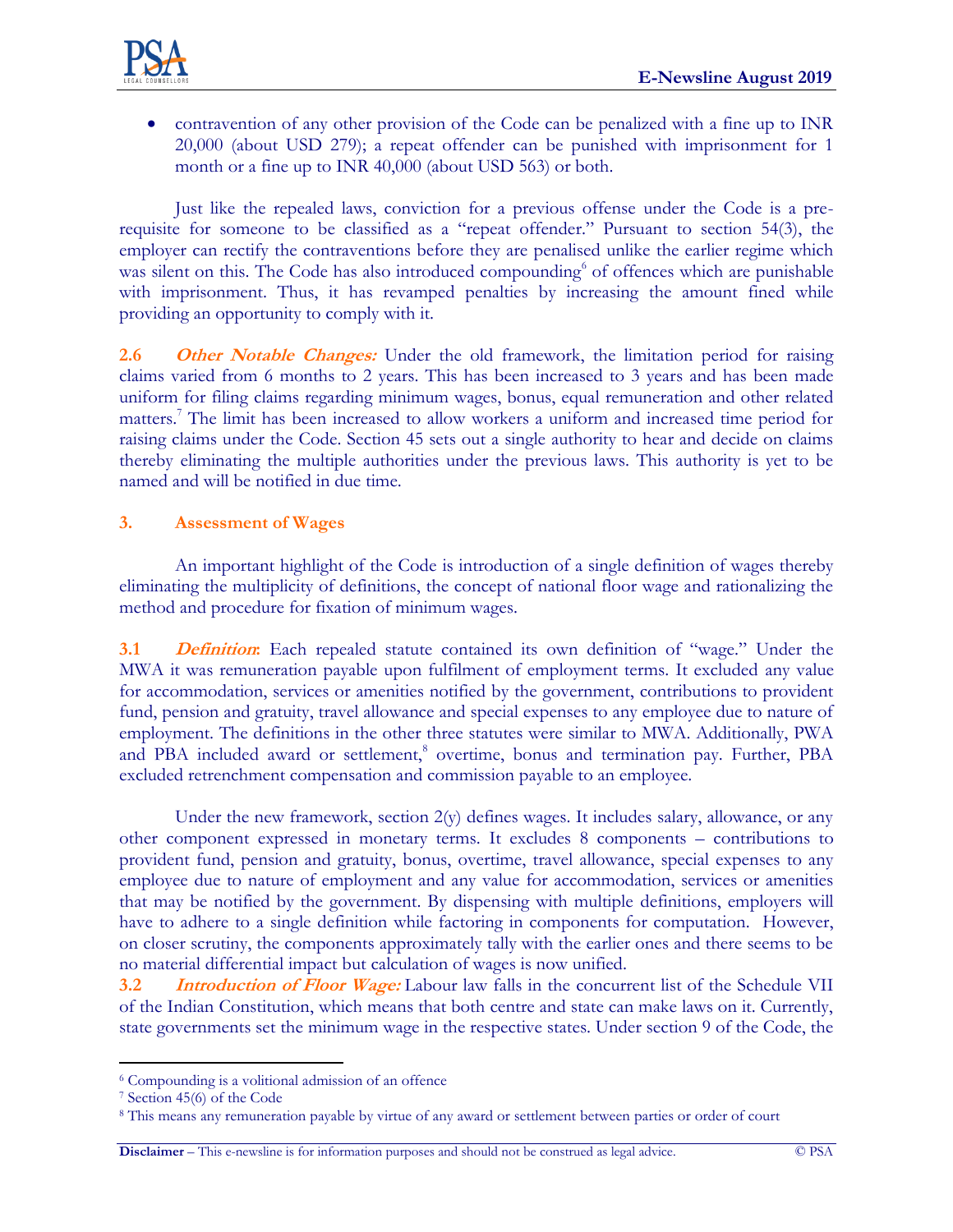

central government will fix a floor wage which will consider minimum living standards of workers and remain valid for 5 years. Different floor wages can be set for different geographical areas and states will set their respective minimum which cannot be lower than the floor wage.<sup>9</sup> If the existing minimum wage is higher than the floor wage, it cannot be reduced. Floor wage will be the national wage standard set by the central government only factoring the living standards of workers, while minimum wage will be set by the state governments incorporating a wider set of components. This concept has been introduced to ensure states do not deliberately set extremely low minimum wages to attract businesses and to protect the interest of workers.

**3.3 Minimum Wages:** In the repealed regime, the Central Government had not set any uniform minimum or floor wage. This resulted in wide disparity of the sums across the country. Keeping in mind the territorial differences that arise when it comes to cost of living, skill of workers and type of employment, a single wage was untenable. According to the Code, minimum wage consists of basic wages along with cost of living and cash value of concessions (if any). When fixing it, the appropriate government will factor in the skill of the worker, difficulty of the work and the geographical area.

As discussed, the minimum wage must be higher than the floor wage and it cannot be lowered. As an illustration, the basic daily minimum wage for an unskilled worker in the aluminium industry in Bihar is say INR 268 or about USD  $4;^{10}$  and, the floor wage set subsequently is INR 300 or about USD 4. Bihar will have to revise its minimum wage in the industry equivalent to or more than INR 300. Subsequently after 5 years, the central government reduces the daily floor wage from INR 300 to INR 200 or about USD 3. As discussed at paragraph 3.2, the state will not be able to lower the set minimum wage which will have to remain INR 300 even though the floor wage is INR 200. The purpose of revising wages every 5 years is to factor the changing economic circumstances. The Code provides that the central government may obtain the advice of the Central Advisory Board<sup>11</sup> and consult with the state governments before setting or revising a floor wage, but the recommendations will not be binding.

**3.4 Conflict with Existing Laws:** Since the Code provides for a single definition of "wages" other central or state laws will have to rely on it. For instance, Shops and Establishments Acts of several states such as Karnataka, Haryana and West Bengal rely on the PWA definition while others provide their own. States such as Gujarat and Telangana define the term in their respective statutes. Gujarat includes *inter alia* remuneration for house rent allowance, award or settlement and overtime. Telangana includes overtime, bonus and payment made on termination. The Code excludes house rent allowance, overtime, bonus and payment of remuneration from its components. Its objective, as stated in the preamble, is to consolidate laws on wages. However, due to the conflict with state legislations, it seems this objective may not be achieved as multiple definitions continue to exist.

#### **4. Conclusion**

 $\overline{a}$ 

<sup>9</sup> Section 9(2) of the Code

<sup>10</sup> Standing Order dated February 27, 2019, published in Bihar Gazette

<sup>11</sup> Section 42 of the Code allows for constitution Advisory Boards at the state and central level. They will have representation from employees, employers, trade unions and independent individuals. The boards will advise on fixation of minimum wages related and other matters related to the Code